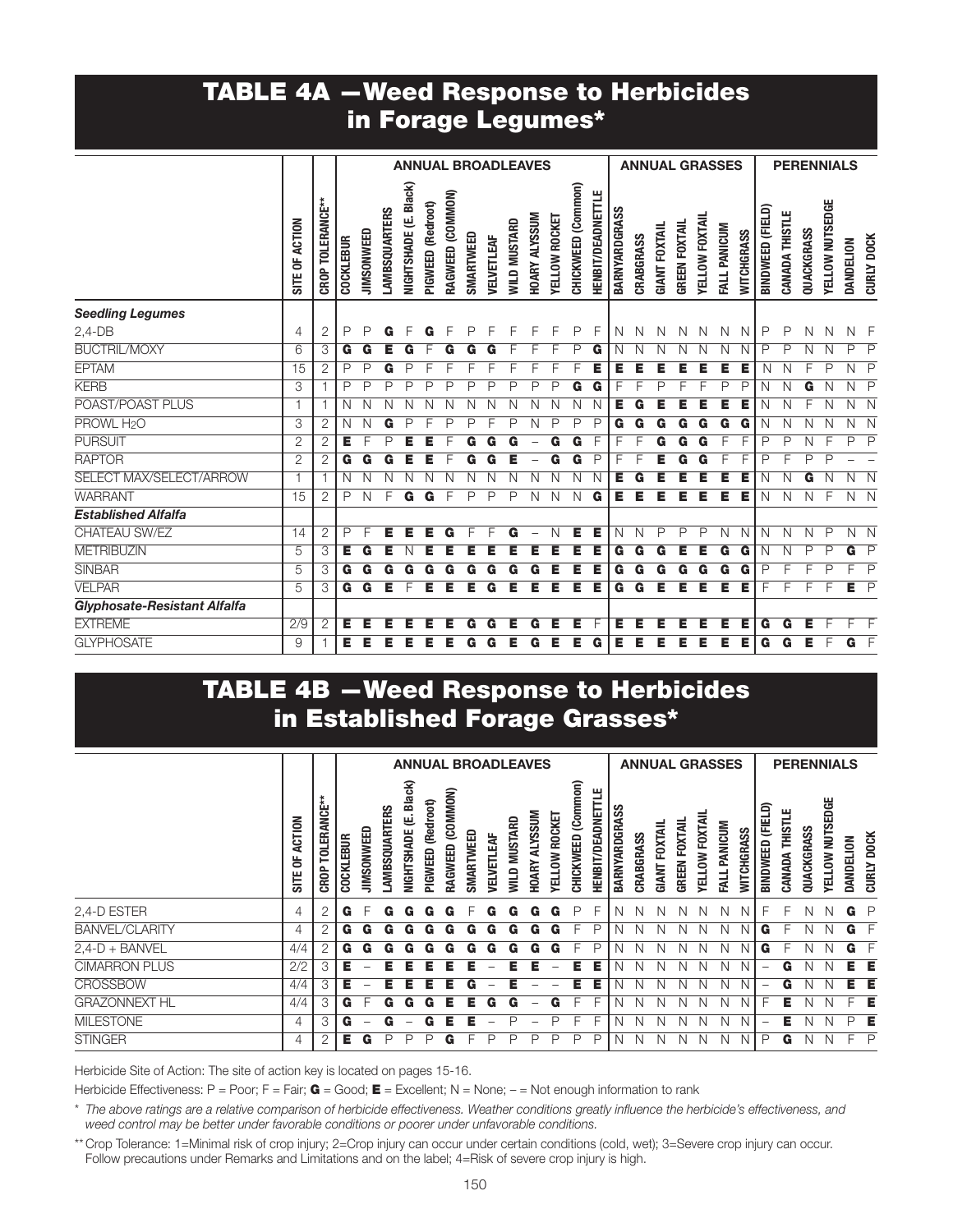# TABLE 4C — Forage Herbicides — Remarks and Limitations

#### Direct-Drilled Forage Legumes (No-Till)

#### *(fall or spring seedings following soybeans, corn or dry edible beans)*

In general, the major benefits of weed control in new alfalfa seedings are improved forage quality in the first harvest and insurance against stand loss from intense weed competition. In conventional tillage, weeds present at planting are killed by tillage during final seedbed preparation. With direct seeding (no-till), vegetation control is accomplished before planting with burndown herbicides such as paraquat *(Gramoxone)* or glyphosate. The required application rate varies, depending on weed species and size. Refer to the product labels for details. *Gramoxone* provides faster kill. Glyphosate is preferred if perennial weeds are present, but fields with serious perennial weed problems should not be direct drilled with a forage legume. Perennial weeds should be controlled in the previous crop or in the fall prior to a spring seeding. Herbicide options in the fall include glyphosate, 2,4-D ester, or a combination of glyphosate plus 2,4-D amine. Do not apply 2,4-D in the spring prior to spring planting.

The need for a burndown herbicide depends on the presence of weeds at planting time. If no weeds are present, a burndown herbicide is not needed. However, a burndown herbicide will improve first-harvest forage quality if weeds are present at planting time, regardless of species or size.

Herbicides applied after crop emergence are not affected by the tillage system used. All of the herbicides listed for postemergence application can be used in all tillage systems including direct drilling.

|                        |                                  |                   |                      | <b>Forage Legumes - Preplant Incorporated Only</b>                                                                                                                                                                                                                                                                                                                                                                                                                                                                                                                                                                                                                                                                          |
|------------------------|----------------------------------|-------------------|----------------------|-----------------------------------------------------------------------------------------------------------------------------------------------------------------------------------------------------------------------------------------------------------------------------------------------------------------------------------------------------------------------------------------------------------------------------------------------------------------------------------------------------------------------------------------------------------------------------------------------------------------------------------------------------------------------------------------------------------------------------|
| <b>Weed Controlled</b> | <b>Herbicide</b>                 | Rate Ib/A<br>a.i. | <b>Formulation/A</b> | <b>Remarks and Limitations</b>                                                                                                                                                                                                                                                                                                                                                                                                                                                                                                                                                                                                                                                                                              |
| <b>Annual grasses</b>  | <b>EPTC</b><br>(Eptam)           | 3                 | 3.5 pt 7EC           | • Apply preplant incorporated only.<br>• Refer to Table 4A for weed control and crop tolerance<br>ratings.<br>• Apply prior to planting <b>alfalfa, birdsfoot trefoil,</b> or <b>clover</b> not<br>seeded with a grass or small grain companion crop.<br>• Work into soil immediately after application.<br>• Seed may be planted immediately after application.<br>• Refer to Table 4F for harvest restrictions.<br>• Refer to label and Table 12 for crop rotation restrictions.                                                                                                                                                                                                                                          |
|                        |                                  |                   |                      | <b>Forage Legumes - Postemergence</b>                                                                                                                                                                                                                                                                                                                                                                                                                                                                                                                                                                                                                                                                                       |
| <b>Weed Controlled</b> | <b>Herbicide</b>                 | Rate Ib/A<br>a.i. | <b>Formulation/A</b> | <b>Remarks and Limitations</b>                                                                                                                                                                                                                                                                                                                                                                                                                                                                                                                                                                                                                                                                                              |
| <b>Annual grasses</b>  | pendimethalin<br>(Prowl $H_2O$ ) | 0.95              | 2 pt 3.8SC           | • Refer to Table 4A for weed control and crop tolerance<br>ratings.<br>. Apply to seedling or established alfalfa not seeded with a<br>grass or small grain companion crop.<br>• Apply to seedling alfalfa at 2 pt/A once alfalfa has reached<br>the second trifoliate.<br>• Apply to established alfalfa at 3 pt/A after cutting or mowing<br>in the fall or spring.<br>• All applications need to be made prior to weed emergence -<br>Prowl H <sub>2</sub> O will not control emerged weeds.<br>• Applications may cause some stunting and chlorosis.<br>• DO NOT apply more than 4.2 gt/A per season.<br>• Refer to Table 4F for harvest restrictions.<br>• Refer to label and Table 12 for crop rotation restrictions. |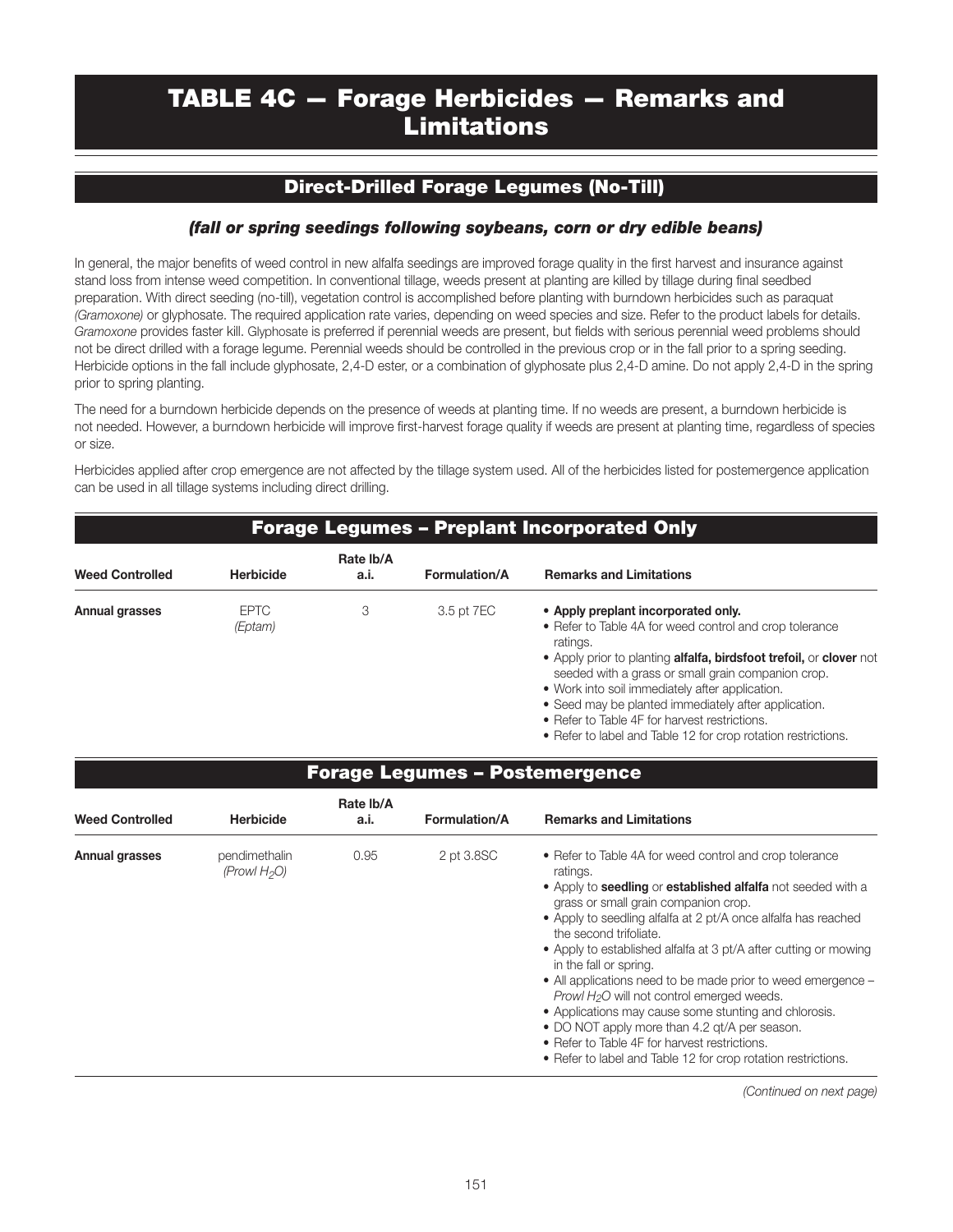|                                                                               |                                                                                      |                   |                                                         | <b>Forage Legumes - Postemergence (continued)</b>                                                                                                                                                                                                                                                                                                                                                                                                                                                                                                                                                                                                                                                                                                                                                                                                                                                                                                                                                                                                                                                                                                                                                  |
|-------------------------------------------------------------------------------|--------------------------------------------------------------------------------------|-------------------|---------------------------------------------------------|----------------------------------------------------------------------------------------------------------------------------------------------------------------------------------------------------------------------------------------------------------------------------------------------------------------------------------------------------------------------------------------------------------------------------------------------------------------------------------------------------------------------------------------------------------------------------------------------------------------------------------------------------------------------------------------------------------------------------------------------------------------------------------------------------------------------------------------------------------------------------------------------------------------------------------------------------------------------------------------------------------------------------------------------------------------------------------------------------------------------------------------------------------------------------------------------------|
| <b>Weed Controlled</b>                                                        | <b>Herbicide</b>                                                                     | Rate Ib/A<br>a.i. | <b>Formulation/A</b>                                    | <b>Remarks and Limitations</b>                                                                                                                                                                                                                                                                                                                                                                                                                                                                                                                                                                                                                                                                                                                                                                                                                                                                                                                                                                                                                                                                                                                                                                     |
| (continued)                                                                   |                                                                                      |                   |                                                         |                                                                                                                                                                                                                                                                                                                                                                                                                                                                                                                                                                                                                                                                                                                                                                                                                                                                                                                                                                                                                                                                                                                                                                                                    |
| <b>Annual grasses</b>                                                         | acetochlor<br>(Warrant)                                                              | 1.5               | $2$ qt $3L$                                             | • Refer to Table 4A for weed control and crop tolerance<br>ratings.<br>• Apply to seedling or established alfalfa.<br>• Warrant provides residual control of annual weeds in<br>seedling and established alfalfa. Does not control emerged<br>weeds.<br>• Warrant use rates are based on soil texture and organic<br>matter. Use rates range from 1.25 to 2 gt/A.<br>• Apply to seedling alfalfa planted in the fall or spring up to or<br>at the fourth trifoliate. After either the first or second cutting<br>in the seeding year, but no later than 7 days after the cutting,<br>a sequential application may be made at 1.25 to 2 gt/a.<br>· Apply to established alfalfa after spring green-up. Applica-<br>tions of this product may be made between cuttings, and no<br>later than 7 days after a cutting.<br>. DO NOT apply acetochlor within 50 feet of any well where<br>the depth to groundwater is 30 feet or less: sands with less<br>than 3% organic matter, loamy sands with less than 2%<br>organic matter, or sandy loams with less than 1% organic<br>matter.<br>• Refer to Table 4F for harvest restrictions.<br>• Refer to label and Table 12 for crop rotation restrictions. |
| <b>Annual grasses</b><br><b>Perennial grasses</b><br><b>Volunteer cereals</b> | sethoxydim<br>(Poast)<br><b>OR</b><br>(Poast Plus)<br>$^{+}$<br>crop oil concentrate | 0.19              | 1 pt 1.5SC<br><b>OR</b><br>1.5 pt 1SC<br>$\! +$<br>1 qt | • Refer to Table 4A for weed control and crop tolerance<br>ratings.<br>• Apply to seedling or established alfalfa, birdsfoot<br>trefoil, or clover not seeded with a grass or small grain<br>companion crop.<br>• Apply to grasses up to 8 inches tall (crabgrass up to 6 inches).<br>. Poast at 0.75 pt/A or Poast Plus at 1.125 pt/A will control<br>1 to 4 inch tall barnyardgrass, green and giant foxtails, and<br>fall panicum.<br>· Volunteer cereals need to be treated before tillering (up to 4<br>inches tall).<br>• Apply Poast at 1.5 pt/A or Poast Plus at 2.25 pt/A for peren-<br>nial grass weed control.<br>• The addition of ammonium sulfate (2.5 lb/A) has been shown<br>to improve control of difficult weeds $-$ e.g., crabgrass and<br>quackgrass.<br>• DO NOT apply more than 6.5 pt/A per season of Poast or<br>9.75 pt/A per season of Poast Plus.<br>• Refer to Table 4F for harvest restrictions.<br>• Refer to label and Table 12 for crop rotation restrictions.                                                                                                                                                                                                     |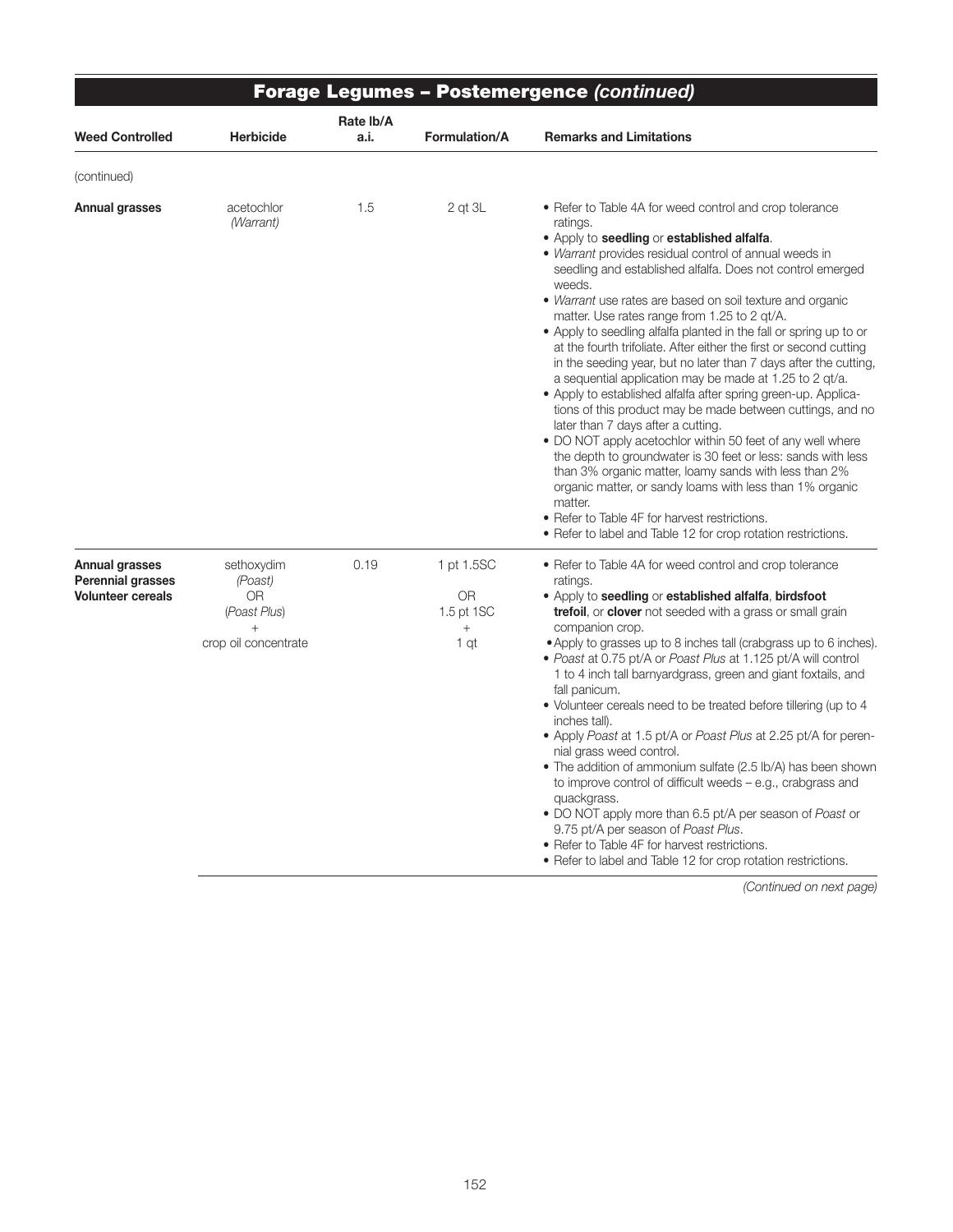| <b>Weed Controlled</b>                            | <b>Herbicide</b>                      | Rate lb/A<br>a.i. | <b>Formulation/A</b>         | <b>Remarks and Limitations</b>                                                                                                                                                                                                                                                           |
|---------------------------------------------------|---------------------------------------|-------------------|------------------------------|------------------------------------------------------------------------------------------------------------------------------------------------------------------------------------------------------------------------------------------------------------------------------------------|
|                                                   |                                       |                   |                              |                                                                                                                                                                                                                                                                                          |
| (continued)                                       |                                       |                   |                              |                                                                                                                                                                                                                                                                                          |
| <b>Annual grasses</b><br><b>Perennial grasses</b> | clethodim<br>(Select Max)             | 0.068             | 9 oz 0.97EC                  | • Refer to Table 4A for weed control and crop tolerance<br>ratings.                                                                                                                                                                                                                      |
| <b>Volunteer cereals</b>                          | <b>OR</b><br>(Select/Arrow)<br>$^{+}$ | 0.094             | <b>OR</b><br>6 oz 2EC<br>$+$ | • Apply to seedling or established alfalfa, birdsfoot<br>trefoil, or clover not seeded with a grass or small grain<br>companion crop.                                                                                                                                                    |
|                                                   | crop oil concentrate                  |                   | 1%                           | • Apply to grasses up to 8 inches tall (crabgrass up to<br>6 inches).                                                                                                                                                                                                                    |
|                                                   |                                       |                   |                              | • Select Max at 6 oz/A or Select/Arrow at 4 oz/A will control<br>1 to 4 inch tall barnyardgrass, green and giant foxtails, and<br>fall panicum.                                                                                                                                          |
|                                                   |                                       |                   |                              | • Volunteer cereals need to be treated between 2 to<br>6 inches tall.<br>• Apply Select Max from 12 to 32 oz/A or Select/Arrow from                                                                                                                                                      |
|                                                   |                                       |                   |                              | 9 to 16 oz/A for perennial grass weed control.<br>• The addition of ammonium sulfate (2.5 to 4 lb/A) has been<br>shown to improve control of difficult weeds - e.g., quack-<br>grass, Johnsongrass, and volunteer cereals.<br>. There is more adjuvant flexibility with Select Max tank- |
|                                                   |                                       |                   |                              | mixtures. Consult label.<br>. DO NOT apply more than 64 oz/A per season of Select Max<br>or 64 oz/A per season of Select/Arrow.                                                                                                                                                          |
|                                                   |                                       |                   |                              | • Refer to Table 4F for harvest restrictions.<br>• Refer to label and Table 12 for crop rotation restrictions.                                                                                                                                                                           |
| <b>Annual broadleaves</b>                         | $2,4-DB$<br>(Butyrac 200, others)     | 1                 | 2 qt 2L                      | • Refer to Table 4A for weed control and crop tolerance<br>ratings.                                                                                                                                                                                                                      |
|                                                   |                                       |                   |                              | • Apply to seedling and established alfalfa, or seedling<br>birdsfoot trefoil.<br>• DO NOT apply to clover.                                                                                                                                                                              |
|                                                   |                                       |                   |                              | • Apply postemergence when legume seedlings are at or<br>beyond the 1 to 2 trifoliate stage.                                                                                                                                                                                             |
|                                                   |                                       |                   |                              | . To control hoary alyssum 2,4-DB should be applied to<br>seedlings in the 2 to 4 leaf stage.<br>• DO NOT apply when crop is under stress.                                                                                                                                               |
|                                                   |                                       |                   |                              | • DO NOT spray when temperatures are expected to exceed<br>90° F within 3 days of application or if temperatures are<br>expected to be below 40° F.                                                                                                                                      |
|                                                   |                                       |                   |                              | • Refer to Table 4F for harvest restrictions.<br>• Refer to label and Table 12 for crop rotation restrictions.                                                                                                                                                                           |
|                                                   | bromoxynil<br>(Buctril/Moxy, others)  | 0.25              | $1$ pt $2L$                  | • Refer to Table 4A for weed control and crop tolerance<br>ratings.                                                                                                                                                                                                                      |
|                                                   |                                       |                   |                              | • Apply postemergence to seedling or established alfalfa<br>when the majority of the field has 4 trifoliates.<br>• DO NOT apply to birdsfoot trefoil or clover.<br>• Can be applied to alfalfa companion seeded with small                                                               |
|                                                   |                                       |                   |                              | grains.<br>• Temporary crop leaf burn occurs after application - burn is<br>enhanced under warm, humid conditions.                                                                                                                                                                       |
|                                                   |                                       |                   |                              | . DO NOT spray when temperatures are expected to exceed<br>70° F within 3 days of application – can result in unaccept-                                                                                                                                                                  |
|                                                   |                                       |                   |                              | able crop injury.<br>• DO NOT apply more than 2 pt/A per season.<br>• Refer to Table 4F for harvest restrictions.<br>• Refer to label and Table 12 for crop rotation restrictions.                                                                                                       |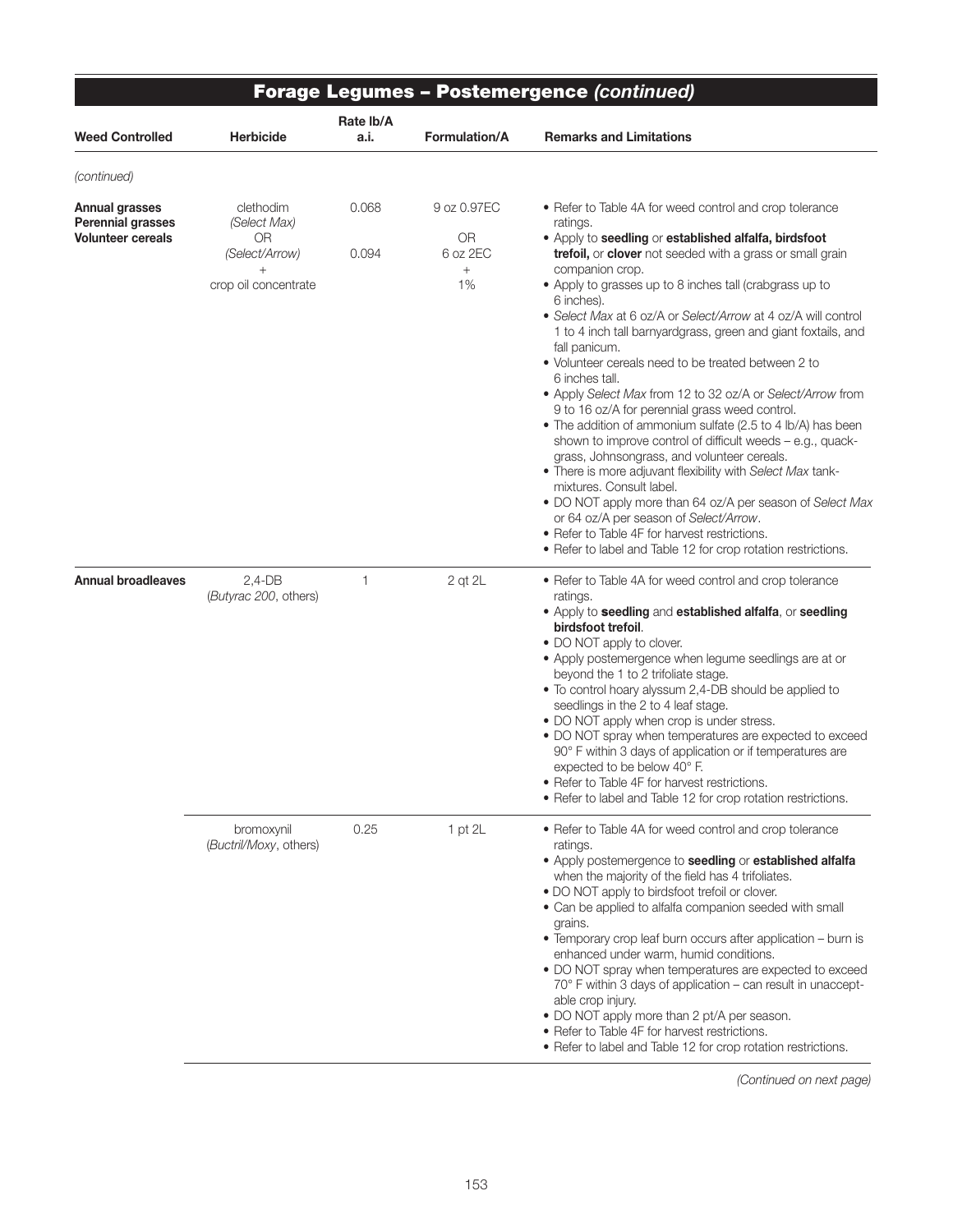|                           |                                                                                | Rate lb/A |                                                              | Forage Legumes – Postemergence (continued)                                                                                                                                                                                                                                                                                                                                                                                                                                                                                                                                                                                                                                                                                                                                                                                                                                                                                                                                                                             |
|---------------------------|--------------------------------------------------------------------------------|-----------|--------------------------------------------------------------|------------------------------------------------------------------------------------------------------------------------------------------------------------------------------------------------------------------------------------------------------------------------------------------------------------------------------------------------------------------------------------------------------------------------------------------------------------------------------------------------------------------------------------------------------------------------------------------------------------------------------------------------------------------------------------------------------------------------------------------------------------------------------------------------------------------------------------------------------------------------------------------------------------------------------------------------------------------------------------------------------------------------|
| <b>Weed Controlled</b>    | <b>Herbicide</b>                                                               | a.i.      | <b>Formulation/A</b>                                         | <b>Remarks and Limitations</b>                                                                                                                                                                                                                                                                                                                                                                                                                                                                                                                                                                                                                                                                                                                                                                                                                                                                                                                                                                                         |
| (continued)               |                                                                                |           |                                                              |                                                                                                                                                                                                                                                                                                                                                                                                                                                                                                                                                                                                                                                                                                                                                                                                                                                                                                                                                                                                                        |
| <b>Annual broadleaves</b> | flumioxazin<br>(Chateau SW)<br>OR<br>(Chateau EZ)                              | 0.13      | 4 oz 51WG<br><b>OR</b><br>4 oz 41.4SC                        | • Refer to Table 4A for weed control and crop tolerance<br>ratings.<br>• Chateau SW/EZ provides residual control of annual broad-<br>leaf weeds in established alfalfa. Does not control emerged<br>weeds.<br>• Applications can be made to dormant alfalfa or anytime in<br>the spring prior to 6 inches of alfalfa regrowth or between<br>cuttings (<6 inches regrowth).<br>• DO NOT use on mixed alfalfa-grass stands.<br>• DO NOT apply with adjuvants or mix with products formulat-<br>ed as emusifiable concentrates (EC), unless applying after<br>the last alfalfa cutting for the year.<br>• Refer to Table 4F for harvest restrictions.<br>• Seed corn, oats, barley, rye, dry beans, sugar beets,<br>potatoes, cucumbers, and tomatoes may be planted after 6<br>months if ground is tilled prior to planting or 12 months if no<br>tillage is performed. Successful soil bioassay must be<br>performed prior to planting these crops.<br>• Refer to label and Table 12 for crop rotation<br>restrictions. |
|                           | imazethapyr<br>(Pursuit)<br>$^{+}$<br>surfactant<br>$^{+}$<br>ammonium sulfate | 0.063     | 4 oz 2L<br>$\! + \!$<br>0.25%<br>$^{+}$<br>2.5 <sub>lb</sub> | • Refer to Table 4A for weed control and crop tolerance<br>ratings.<br>• Apply postemergence to seedling or established alfalfa,<br>birdsfoot trefoil, or clover not seeded with a grass or<br>small grain companion crop.<br>• Apply postemergence when legume seedlings are at or<br>beyond the 2 trifoliate stage and weeds are 1 to 3 inches.<br>• Apply to established alfalfa or clover after cutting or mowing<br>in the fall or spring.<br>• Applications can cause a temporary reduction in growth.<br>• Refer to Table 4F for harvest restrictions.<br>• Refer to label and Table 12 for crop rotation restrictions.                                                                                                                                                                                                                                                                                                                                                                                         |
|                           | imazamox<br>(Raptor)<br>$^{+}$<br>crop oil concentrate<br>ammonium sulfate     | 0.031     | 4 oz 1L<br>$^{+}$<br>1%<br>$^{+}$<br>2.5 <sub>lb</sub>       | • Refer to Table 4A for weed control and crop tolerance<br>ratings.<br>• Apply postemergence to seedling or established alfalfa<br>not seeded with a grass or small grain companion crop.<br>• DO NOT apply to birdsfoot trefoil.<br>• Apply postemergence when legume seedlings are at or<br>beyond the 2 trifoliate stage and weeds are 1 to 3 inches.<br>• Apply to established alfalfa or clover after cutting or mowing<br>in the fall or spring.<br>• Increase the rate to 6 oz/A for more effective control of giant<br>foxtail, Pennsylvania smartweed, henbit, and common<br>purslane.<br>• Applications can cause a temporary reduction in growth.<br>• Refer to Table 4F for harvest restrictions.<br>• Refer to label and Table 12 for crop rotation restrictions.                                                                                                                                                                                                                                         |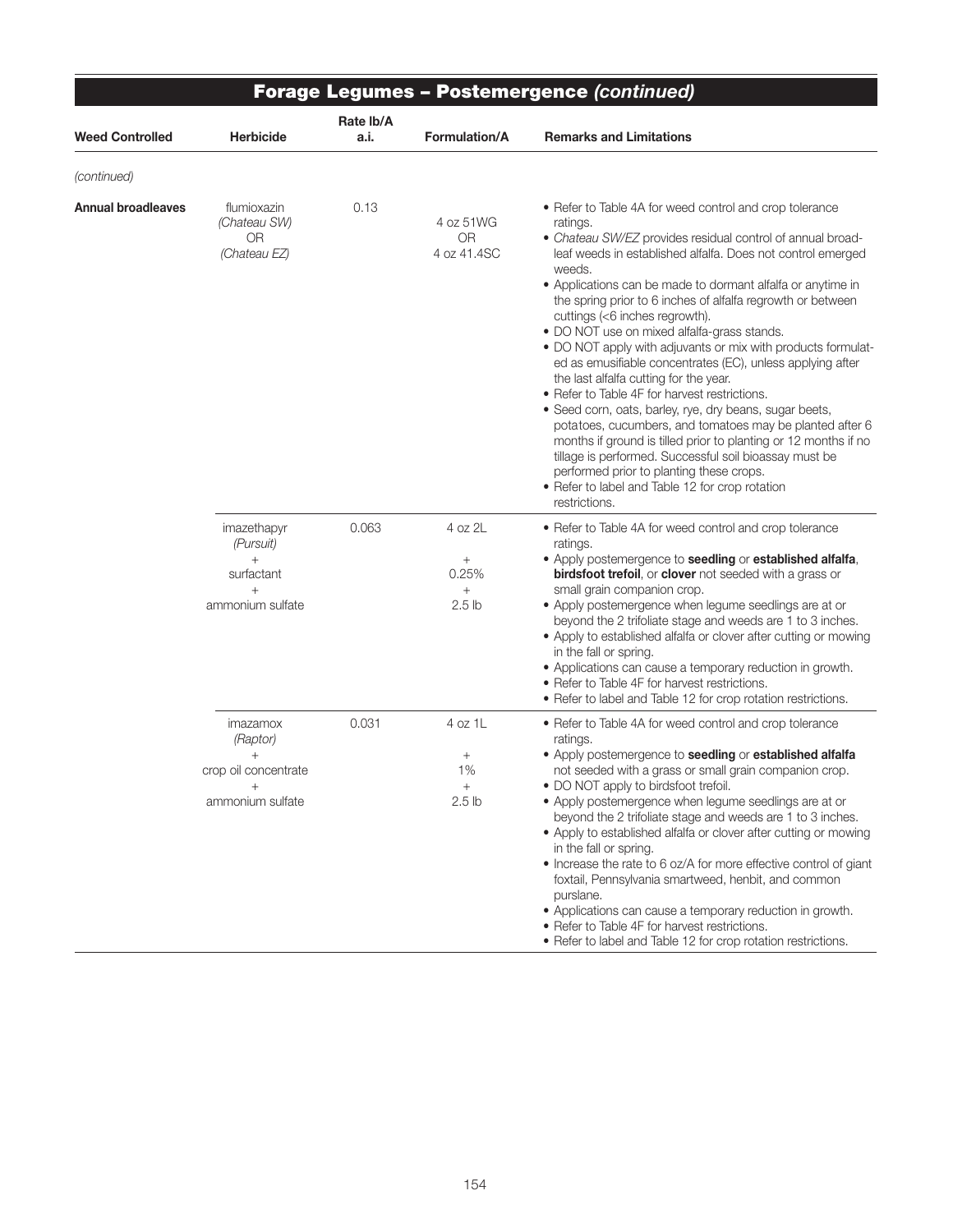|                                                    |                            |                   |               | <b>Forage Legumes - Dormant Applications</b>                                                                                                                                                                                                                                                                                                                                                                                                                                                                                                                                                                                                                                                             |
|----------------------------------------------------|----------------------------|-------------------|---------------|----------------------------------------------------------------------------------------------------------------------------------------------------------------------------------------------------------------------------------------------------------------------------------------------------------------------------------------------------------------------------------------------------------------------------------------------------------------------------------------------------------------------------------------------------------------------------------------------------------------------------------------------------------------------------------------------------------|
| <b>Weed Controlled</b>                             | <b>Herbicide</b>           | Rate Ib/A<br>a.i. | Formulation/A | <b>Remarks and Limitations</b>                                                                                                                                                                                                                                                                                                                                                                                                                                                                                                                                                                                                                                                                           |
| <b>Annual grasses</b><br><b>Annual broadleaves</b> | pronamide<br>(Kerb)        | 0.75              | 1.5 lb 50WG   | • Refer to Table 4A for weed control and crop tolerance<br>ratings.<br>. Apply in the fall or winter to seedling or established<br><b>alfalfa, birdsfoot trefoil</b> , or <b>clover</b> not seeded with a grass<br>or small grain companion crop.<br>• Apply after soil temperatures drop below 55° F, but before<br>soil freeze-up.<br>• Apply 3 lb/A for quackgrass control.<br>• DO NOT apply more than 4 lb/A per season.<br>• Refer to Table 4F for harvest restrictions.<br>• Refer to label and Table 12 for crop rotation restrictions.                                                                                                                                                          |
|                                                    | metribuzin<br>(Metribuzin) | 0.5               | 0.67 lb 75DF  | • Refer to Table 4A for weed control and crop tolerance<br>ratings.<br>• Apply to <b>established alfalfa</b> only (one year or more).<br>• Can be used on mixed alfalfa-grass stands.<br>• Apply to <b>dormant alfalfa</b> in late fall or early spring.<br>• Increase the rate to 1.3 lb/A for control of dandelion.<br>• Refer to Table 4F for harvest restrictions.<br>• Refer to label and Table 12 for crop rotation restrictions.                                                                                                                                                                                                                                                                  |
|                                                    | terbacil<br>(Sinbar)       | $\mathbf{1}$      | 1.25 lb 80WG  | • Refer to Table 4A for weed control and crop tolerance<br>ratings.<br>• Apply to <b>established alfalfa</b> only (one year or more).<br>. Apply to <b>dormant alfalfa</b> in late fall or early spring.<br>• DO NOT use on mixed alfalfa-grass stands.<br>• Refer to Table 4F for harvest restrictions.<br>• Refer to label and Table 12 for crop rotation restrictions.                                                                                                                                                                                                                                                                                                                                |
|                                                    | hexazinone<br>(Velpar)     | 0.5               | 0.67 lb 75DF  | • Refer to Table 4A for weed control and crop tolerance<br>ratings.<br>• Apply to <b>established alfalfa</b> only (one year or more).<br>• Apply to <b>dormant alfalfa</b> in late fall or early spring for<br>greatest crop safety.<br>• Can be applied in the spring before new growth exceeds<br>2 inches in height or to alfalfa stubble after cutting and<br>before regrowth exceeds 2 inches - severe injury can occur<br>if alfalfa regrowth is more than 2 inches.<br>• DO NOT use on mixed alfalfa-grass stands.<br>• Increase the rate to 1.3 lb/A for control of dandelion.<br>• Refer to Table 4F for harvest restrictions.<br>• Refer to label and Table 12 for crop rotation restrictions. |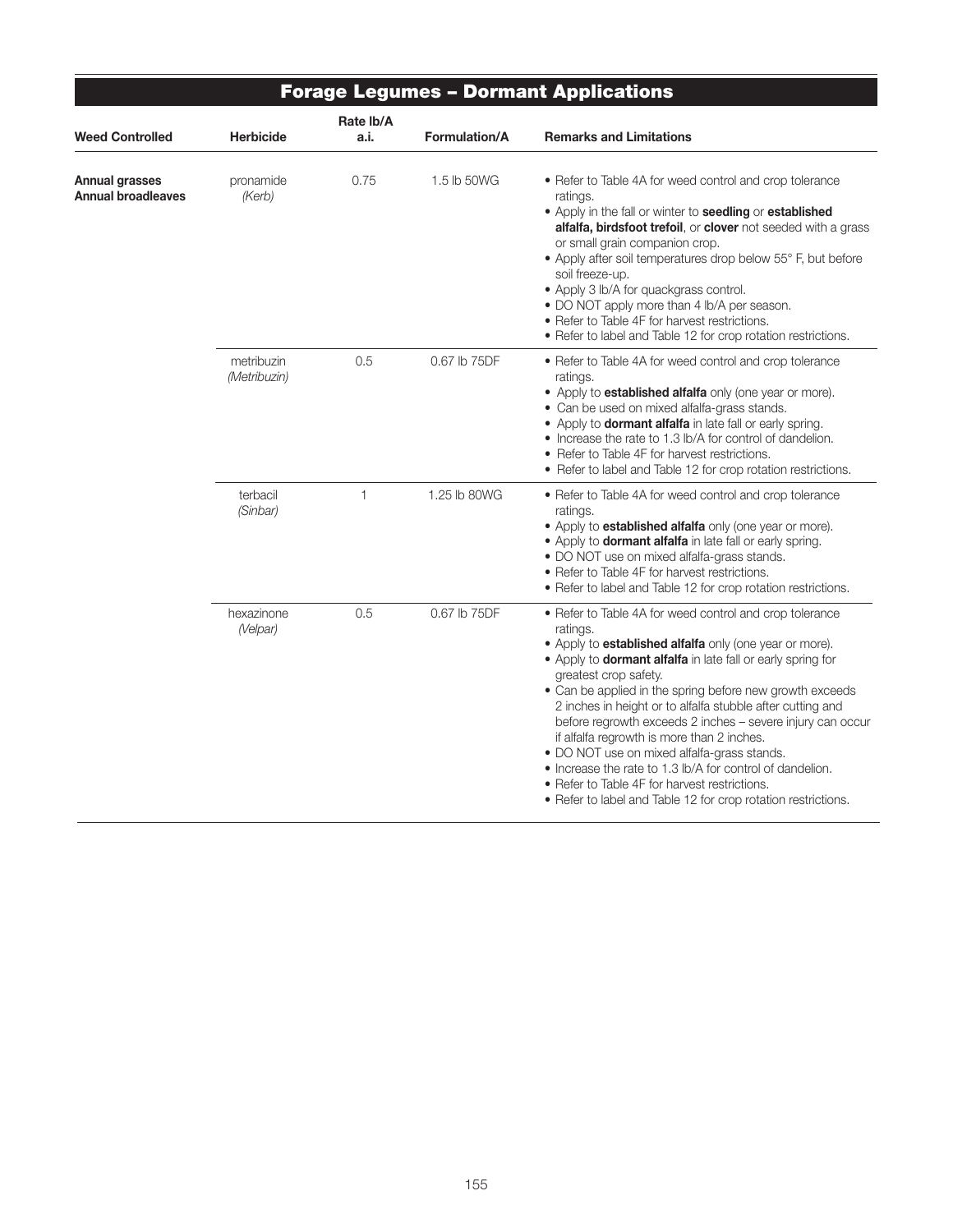### Table 4D - Weed Control in Roundup Ready (Glyphosate-Resistant) Alfalfa

| <b>Weed Controlled</b>                                    | <b>Herbicide</b>                                                                     | Rate Ib/A<br>a.i. | <b>Formulation/A</b>                                           | <b>Remarks and Limitations</b>                                                                                                                                                                                                                                                                                                                                                                                                                                                                                                                                                                                                                                                                                                                                                                                                                                                                                                                                                                                                                                                                                                                                                                                               |
|-----------------------------------------------------------|--------------------------------------------------------------------------------------|-------------------|----------------------------------------------------------------|------------------------------------------------------------------------------------------------------------------------------------------------------------------------------------------------------------------------------------------------------------------------------------------------------------------------------------------------------------------------------------------------------------------------------------------------------------------------------------------------------------------------------------------------------------------------------------------------------------------------------------------------------------------------------------------------------------------------------------------------------------------------------------------------------------------------------------------------------------------------------------------------------------------------------------------------------------------------------------------------------------------------------------------------------------------------------------------------------------------------------------------------------------------------------------------------------------------------------|
| Annual grasses<br><b>Annual broadleaves</b><br>Perennials | glyphosate<br>$^{+}$<br>ammonium sulfate                                             | $0.75$ a.e.       | See Table 10<br>$\ddot{}$<br>17 lb/100 gal                     | • APPLY TO ROUNDUP READY ALFALFA ONLY.<br>• Refer to Table 4A for weed control and crop tolerance<br>ratings.<br>• Many glyphosate products are registered for application to<br>Roundup Ready alfalfa. Read the label and see Table 10<br>to determine application rates and additives needed for<br>different products.<br>• Establishment: Apply 0.75 lb a.e. to alfalfa before the 4<br>trifoliate stage of growth to eliminate seedlings not containing<br>the glyphosate-resistant gene.<br>• Most effective before first cutting to eliminate weeds<br>and allow establishment of a pure alfalfa stand. Second<br>applications in the establishment year are generally not<br>needed.<br>· Established alfalfa: Glyphosate applications are generally not<br>needed in established alfalfa. However, if needed glyphosate<br>can be applied after cutting to newly emerged weeds but<br>before alfalfa regrowth interferes with spray coverage.<br>• Apply 1.5 lb a.e./A of glyphosate for henbit control.<br>• DO NOT exceed 1.5 lb a.e./A in a single application or<br>4.5 lb a.e./A per season.<br>• Refer to Table 4F for harvest restrictions.<br>• Refer to label and Table 12 for crop rotation restrictions. |
|                                                           | glyphosate +<br>imazethapyr<br>(Extreme)<br>surfactant<br>$^{+}$<br>ammonium sulfate | 0.81              | 3 pt 2.17L<br>$\! + \!\!\!\!$<br>$0.25\%$ v/v<br>17 lb/100 gal | • APPLY TO ROUNDUP READY ALFALFA ONLY.<br>• Refer to Table 4A for weed control and crop tolerance<br>ratings.<br>• Extreme at 3 pt/A contains 1.5 pt of glyphosate 3L and<br>4 oz/A of Pursuit.<br>• Apply to alfalfa at the second trifoliate stage or larger and<br>when weed are 1-3 inches tall.<br>• Extreme can be applied at rates ranging from 2.2-4.4 pts/A.<br>• Establishment: Apply 3 pt/A to alfalfa before the 4 trifoliate<br>growth stage to eliminate seedlings not containing the<br>glyphosate-resistant gene.<br>• Established alfalfa: Extreme can be applied in the fall, in the<br>spring to dormant or semi-dormant alfalfa, or between cut-<br>tings before alfalfa regrowth interferes with spray coverage.<br>• DO NOT apply more than 3 pts/A of Extreme during the last<br>year of the stand.<br>• DO NOT feed, graze, or harvest Roundup Ready alfalfa for<br>30 days following application. Refer to Table 4F.<br>• DO NOT replant alfalfa for 4 months following an <i>Extreme</i><br>application.<br>• <i>Extreme</i> is very persistent and can limit rotational crops.<br>Refer to label and Table 12 for crop rotation restrictions.                                                     |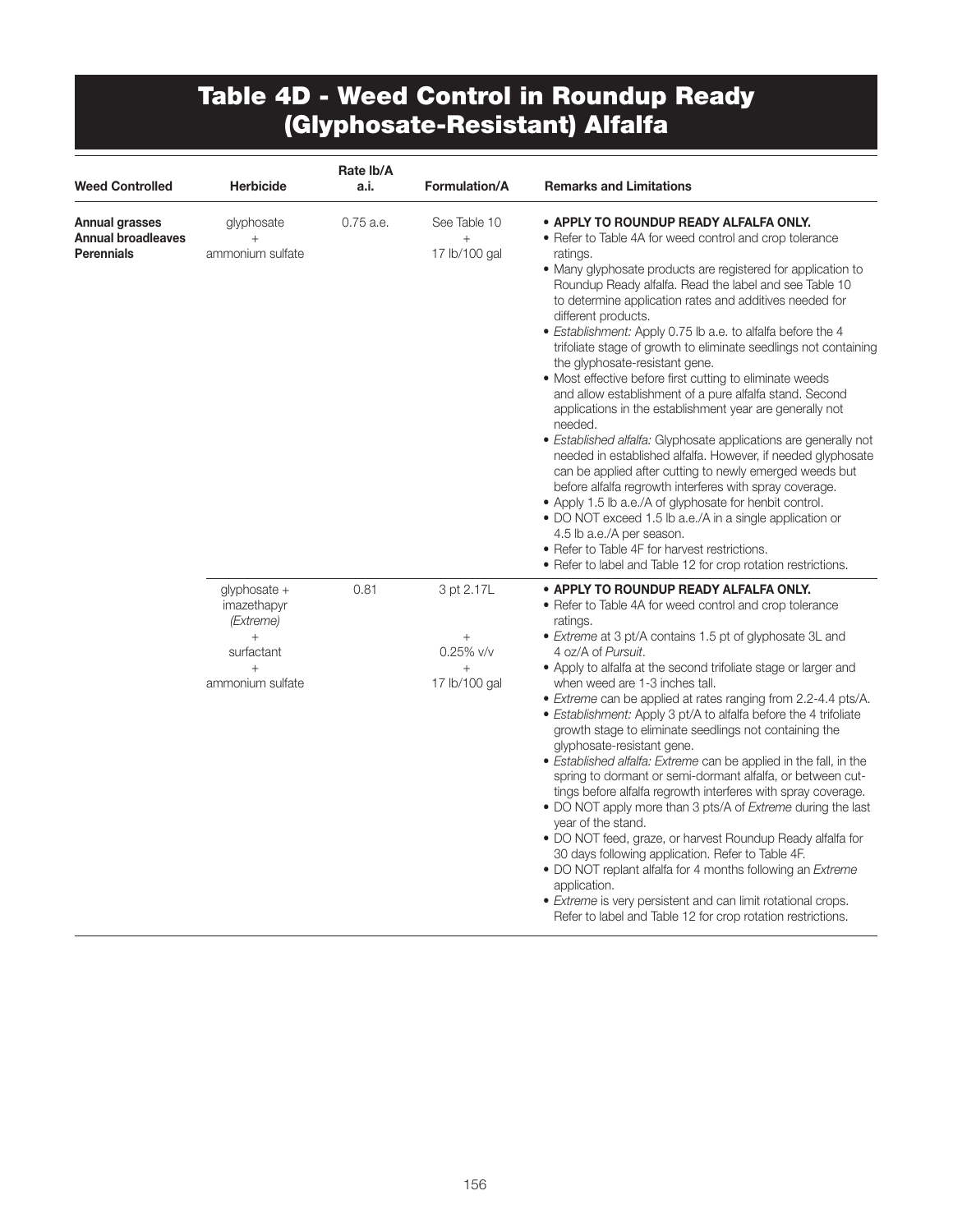# Table 4E - Weed Control in Grass Pastures

| <b>Weed Controlled</b>                                    | <b>Herbicide</b>                                                                 | Rate Ib/A<br>a.i.                        | <b>Formulation/A</b>                      | <b>Remarks and Limitations</b>                                                                                                                                                                                                                                                                                                                                                                                                                                                                                                                               |
|-----------------------------------------------------------|----------------------------------------------------------------------------------|------------------------------------------|-------------------------------------------|--------------------------------------------------------------------------------------------------------------------------------------------------------------------------------------------------------------------------------------------------------------------------------------------------------------------------------------------------------------------------------------------------------------------------------------------------------------------------------------------------------------------------------------------------------------|
| <b>Annual broadleaves</b><br><b>Perennial broadleaves</b> | 2,4-D ester                                                                      | 1                                        | 1 qt $4L$                                 | • Refer to Table 4B for weed control and crop tolerance<br>ratings.<br>• Use only on established stands of perennial grasses.<br>• Can be applied up to 2 qt/A for moderately susceptible<br>biennial and perennial broadleaf weeds.<br>• Caution should be taken to avoid off-target movement.<br>• DO NOT make more than 2 applications per year.<br>• Refer to Table 4G for harvest restrictions.<br>• Refer to label and Table 12 for crop rotation restrictions.                                                                                        |
|                                                           | dicamba<br>(Banvel/Clarity)                                                      | $\mathbf{1}$                             | $1$ qt $4L$                               | • Refer to Table 4B for weed control and crop tolerance<br>ratings.<br>• Use on established stands of perennial grasses.<br>• Can be applied up to 1 gt/A for moderately susceptible<br>biennial and perennial broadleaf weeds.<br>• Treat biennials weeds in the rosette stage.<br>• Caution should be taken to avoid off-target movement.<br>• DO NOT exceed 2 gt/A per year.<br>• Refer to Table 4G for harvest restrictions.<br>• Refer to label and Table 12 for crop rotation restrictions.                                                            |
|                                                           | 2,4-D ester                                                                      | 0.75                                     | 1.5 pt 4L                                 | • Refer to Table 4B for weed control and crop tolerance                                                                                                                                                                                                                                                                                                                                                                                                                                                                                                      |
|                                                           | $^{+}$<br>dicamba<br>(Banvel, Clarity)                                           | $\begin{array}{c} + \end{array}$<br>0.25 | $^{+}$<br>$0.5$ pt $4L$                   | ratings.<br>• Use on established stands of perennial grasses.<br>• Caution should be taken to avoid off-target movement.<br>• Refer to Table 4G for harvest restrictions.<br>• Refer to label and Table 12 for crop rotation restrictions.                                                                                                                                                                                                                                                                                                                   |
|                                                           | metsulfuron-methyl +<br>chlorsulfuron<br>(Cimarron Plus)<br>$^{+}$<br>surfactant | 0.01                                     | 0.25 oz 63WG<br>$\! + \!\!\!\!$<br>0.125% | • Refer to Table 4B for weed control and crop tolerance<br>ratings.<br>• Use on established stands of perennial grasses.<br>• DO NOT use on timothy pastures.<br>• Cimarron Plus may temporarily stunt fescue and cause it to<br>turn yellow.<br>• Make applications in the spring after new growth is 5 to 6<br>inches tall, or in the fall.<br>• DO NOT exceed 0.5 oz/A per year.<br>• Refer to Table 4G for harvest restrictions.<br>• Cimarron Plus has extensive residual activity consult label for<br>pasture renovation and recropping restrictions. |
|                                                           | $2,4$ -D ester +<br>triclopyr<br>(Crossbow)                                      | 1.5                                      | $2$ qt $3L$                               | • Refer to Table 4B for weed control and crop tolerance<br>ratings.<br>• Use on established stands of perennial grasses.<br>• Make applications when brush and broadleaf weeds are<br>actively growing.<br>• Caution should be taken to avoid off-target movement.<br>• DO NOT make more than one application per year.<br>• Refer to Table 4G for harvest restrictions.<br>• Refer to label and Table 12 for crop rotation restrictions.                                                                                                                    |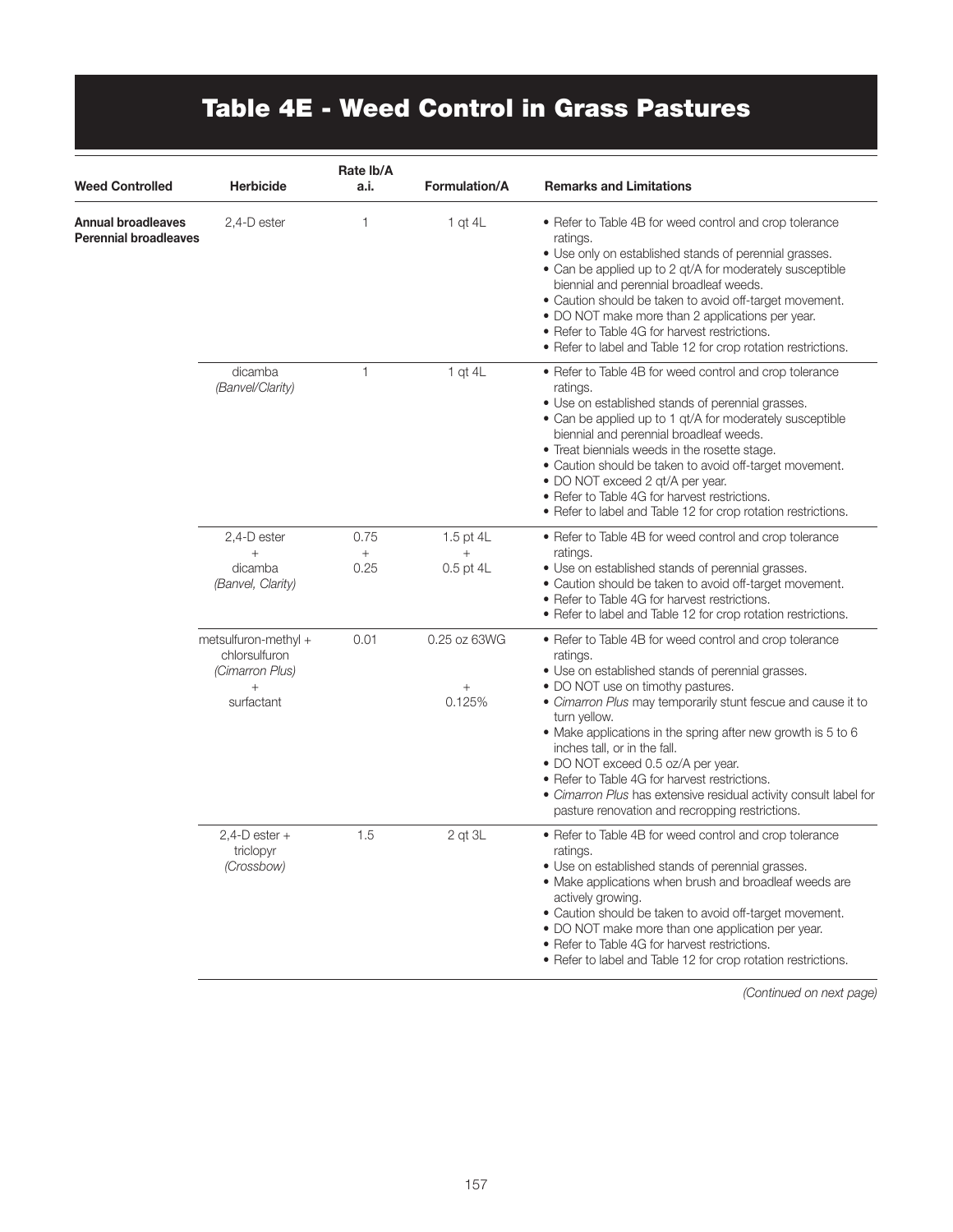# Table 4E - Weed Control in Grass Pastures *(continued)*

| Weed Controlled                                           | <b>Herbicide</b>                                                     | Rate Ib/A<br>a.i. | Formulation/A                   | <b>Remarks and Limitations</b>                                                                                                                                                                                                                                                                                                                                                                                                                                                                                                                                                                                                                    |
|-----------------------------------------------------------|----------------------------------------------------------------------|-------------------|---------------------------------|---------------------------------------------------------------------------------------------------------------------------------------------------------------------------------------------------------------------------------------------------------------------------------------------------------------------------------------------------------------------------------------------------------------------------------------------------------------------------------------------------------------------------------------------------------------------------------------------------------------------------------------------------|
| (continued)                                               |                                                                      |                   |                                 |                                                                                                                                                                                                                                                                                                                                                                                                                                                                                                                                                                                                                                                   |
| <b>Annual broadleaves</b><br><b>Perennial broadleaves</b> | aminopyralid +<br>$2,4-D$<br>(GrazonNext HL)<br>$^{+}$<br>surfactant | 0.156             | 1.5 pt 3.74L<br>$^{+}$<br>0.25% | • Refer to Table 4B for weed control and crop tolerance<br>ratings.<br>• Can be applied after perennial grasses are well established.<br>• Make applications when broadleaf weeds are actively<br>growing.<br>• Caution should be taken to avoid off-target movement.<br>• DO NOT use aminopyralid-treated plant residues or manure<br>from animals that have grazed aminopyralid-treated areas for<br>compost or mulch for sensitive broadleaf plants - conduct a<br>bioassay.<br>• DO NOT apply more than 2.1 pt/A per year.<br>• Refer to Table 4G for harvest restrictions.<br>Refer to label and Table 12 for crop rotation restrictions.    |
|                                                           | aminopyralid<br>(Milestone)<br>$+$<br>surfactant                     | 0.156             | 5 oz 2L<br>$^{+}$<br>0.25%      | • Refer to Table 4B for weed control and crop tolerance<br>ratings.<br>• Can be applied after perennial grasses are well<br>established.<br>• Make applications when broadleaf weeds are actively<br>growing.<br>• Caution should be taken to avoid off-target movement.<br>. DO NOT use aminopyralid-treated plant residues or manure<br>from animals that have grazed aminopyralid-treated areas for<br>compost or mulch for sensitive broadleaf plants - conduct a<br>bioassay.<br>• DO NOT apply more than 7 oz/A per year.<br>• Refer to Table 4G for harvest restrictions.<br>• Refer to label and Table 12 for crop rotation restrictions. |
|                                                           | clopyralid<br>(Stinger)                                              | 0.19              | 0.5 pt 3SL                      | • Refer to Table 4B for weed control and crop tolerance<br>ratings.<br>• Can be applied after perennial grasses are well established.<br>• Make applications when broadleaf weeds are actively<br>growing.<br>• Caution should be taken to avoid off-target movement.<br>• DO NOT use clopyralid-treated plant residues or manure<br>from animals that have grazed clopyralid-treated areas for<br>compost or mulch for sensitive broadleaf plants - conduct a<br>bioassay.<br>• Refer to Table 4G for harvest restrictions.<br>• Refer to label and Table 12 for crop rotation restrictions.                                                     |